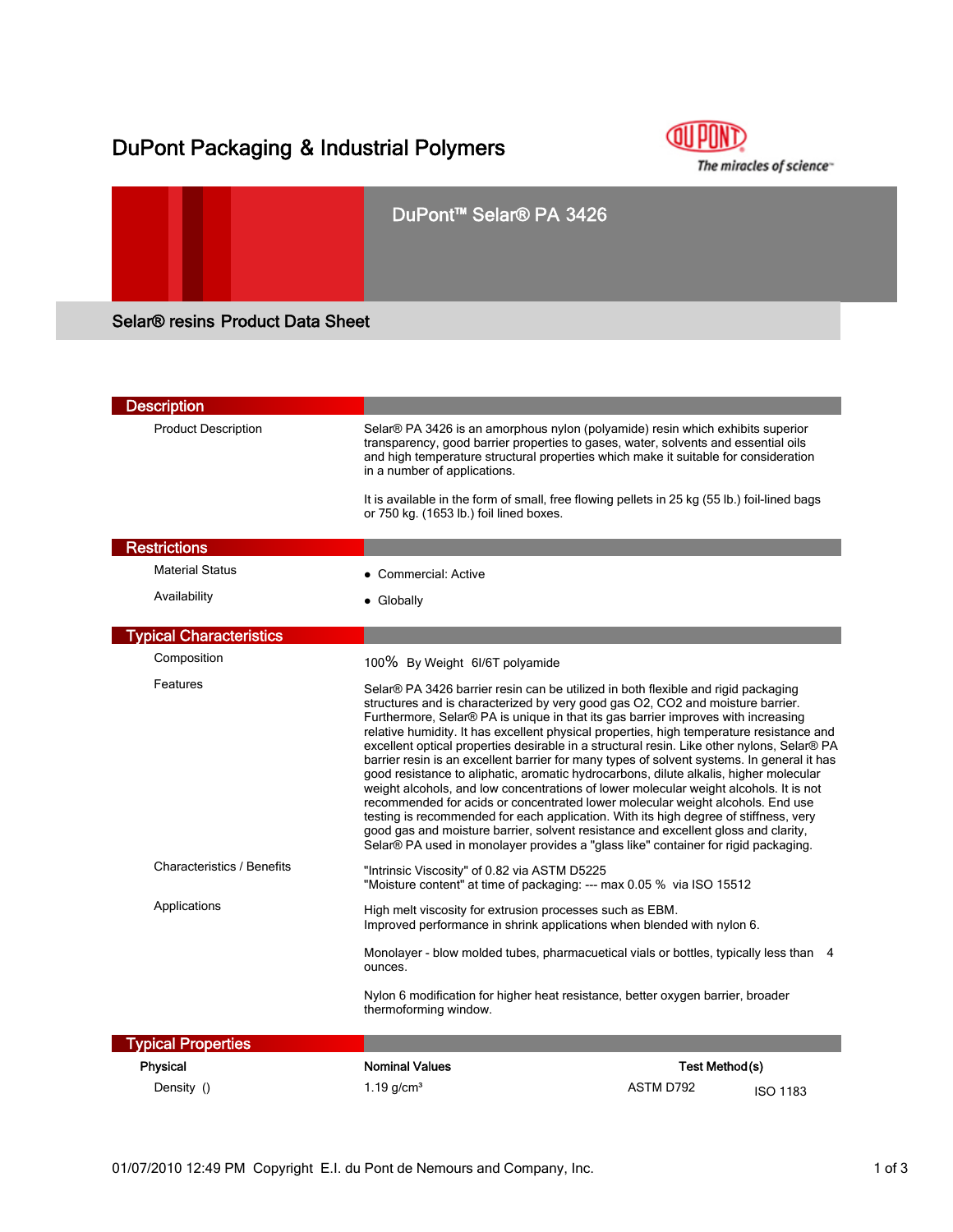\* Solution Viscosity () \*\*\* See IV information above \*\*\* ASTM D2857

| <b>Thermal</b>                                                                                          | <b>Nominal Values</b> | Test Method(s) |          |
|---------------------------------------------------------------------------------------------------------|-----------------------|----------------|----------|
| Melting Point (Selar® PA is an<br>amorphous polymer. Glass Transition<br>(Tg) by DSC is reported here.) | 125°C (257°F)         | ASTM D3417     | ISO 3146 |

## Processing Information

| General                        |                                                                                                                                                                                                                                                                                                                                                                                                                                                                                                                                                      |
|--------------------------------|------------------------------------------------------------------------------------------------------------------------------------------------------------------------------------------------------------------------------------------------------------------------------------------------------------------------------------------------------------------------------------------------------------------------------------------------------------------------------------------------------------------------------------------------------|
| Maximum Processing Temperature | 310°C (590°F)                                                                                                                                                                                                                                                                                                                                                                                                                                                                                                                                        |
| General Processing Information | DuPont™ Selar® PA is an amorphous nylon resin which can be processed on<br>conventional extrusion, coextrusion, injection Molding or blow molding<br>equipment that is designed to process nylon or polyolefin resins.                                                                                                                                                                                                                                                                                                                               |
|                                | Suggested "start-up" melt temperatures should be in the minimum range of 240°C to<br>250 $\degree$ C (464 $\degree$ F to 482 $\degree$ F) unless prior experience has shown that lower temperatures<br>are acceptable. If lower melt temperatures are desired, machine temperatures<br>should be reduced after "start-up" while carefully monitoring drive power and<br>head pressure. For processing methods that require melt temperatures above<br>$250^{\circ}$ C (482 $^{\circ}$ F), "start-up" can be at or near the desired melt temperature. |

| <b>FDA Status Information</b> | Selar® PA 3426 complies with FDA regulation 21 CFR 177.1500 (a)(12) regarding<br>food contact. Selar® PA can be used with all types of food, except those with more<br>than 8% alcohol. There is no FDA limitation on the temperature of the food or the<br>thickness of the Selar® PA in contact with the food.                                                                                                                                                                                                                                                                                                                                                                                                                                                                                                                                                                                                                                                                                                                                           |
|-------------------------------|------------------------------------------------------------------------------------------------------------------------------------------------------------------------------------------------------------------------------------------------------------------------------------------------------------------------------------------------------------------------------------------------------------------------------------------------------------------------------------------------------------------------------------------------------------------------------------------------------------------------------------------------------------------------------------------------------------------------------------------------------------------------------------------------------------------------------------------------------------------------------------------------------------------------------------------------------------------------------------------------------------------------------------------------------------|
| Safety & Handling             | Selar® PA has a low toxicity by ingestion and is neither a skin irritant nor a skin<br>sensitizer. One should avoid heating the resin above 340°C (644°F). When resins<br>are overheated, decomposition with fume evolution may occur. As with most<br>plastics, local ventilation should be used to avoid exposure to fumes which may be<br>irritating to the eyes, nose, throat, and upper respiratory tract. As with any hot<br>material, care should be taken to protect the hands and other exposed parts of the<br>body when working with molten polymer. If molten polymer contacts the skin, cool<br>the affected area with cold water or ice. Do not attempt to peel the solidified polymer<br>from the skin. Obtain medical attention for thermal burn. Pellets of resins can be a<br>slipping hazard. Loose pellets should be swept up promptly to prevent falls.<br>Disposal of scrap presents no special problems and can be by landfill or incineration<br>in a properly operated incinerator. Disposal should comply with local, state, and |
|                               | federal regulations. For more detailed information on the safe handling and disposal<br>of resins, a Material Safety Data Sheet can be obtained from the Regional Office<br>serving you.                                                                                                                                                                                                                                                                                                                                                                                                                                                                                                                                                                                                                                                                                                                                                                                                                                                                   |

### Read and Understand the Material Safety Data Sheet (MSDS) before using this product

#### **Regional Centres**

DuPont operates in more than 70 countries. For help finding a local representative, please contact one of the following regional customer contact centers:

DuPont Company, BMP26-2215 Lancaster Pike & Route 141 Wilmington, DE 19805 U.S.A. Telephone +1 302-774-1161 Toll-free (USA) 800-628-6208, ext. 6

DuPont China Holding Co., Ltd. Shanghai Branch 399 Keyuan Road, Bldg. 11 Zhangjiang Hi-Tech Park Pudong New District, Shanghai

#### **Americas Construction Asia Pacific Construction Construction Europe / Middle East / Africa**

DuPont de Nemours Int'1. S.A. 2,Chemin du Pavillon Box 50 CH-1218 Le Grand Saconnex Geneva, Switzerland Telephone +41 22 717 51 11